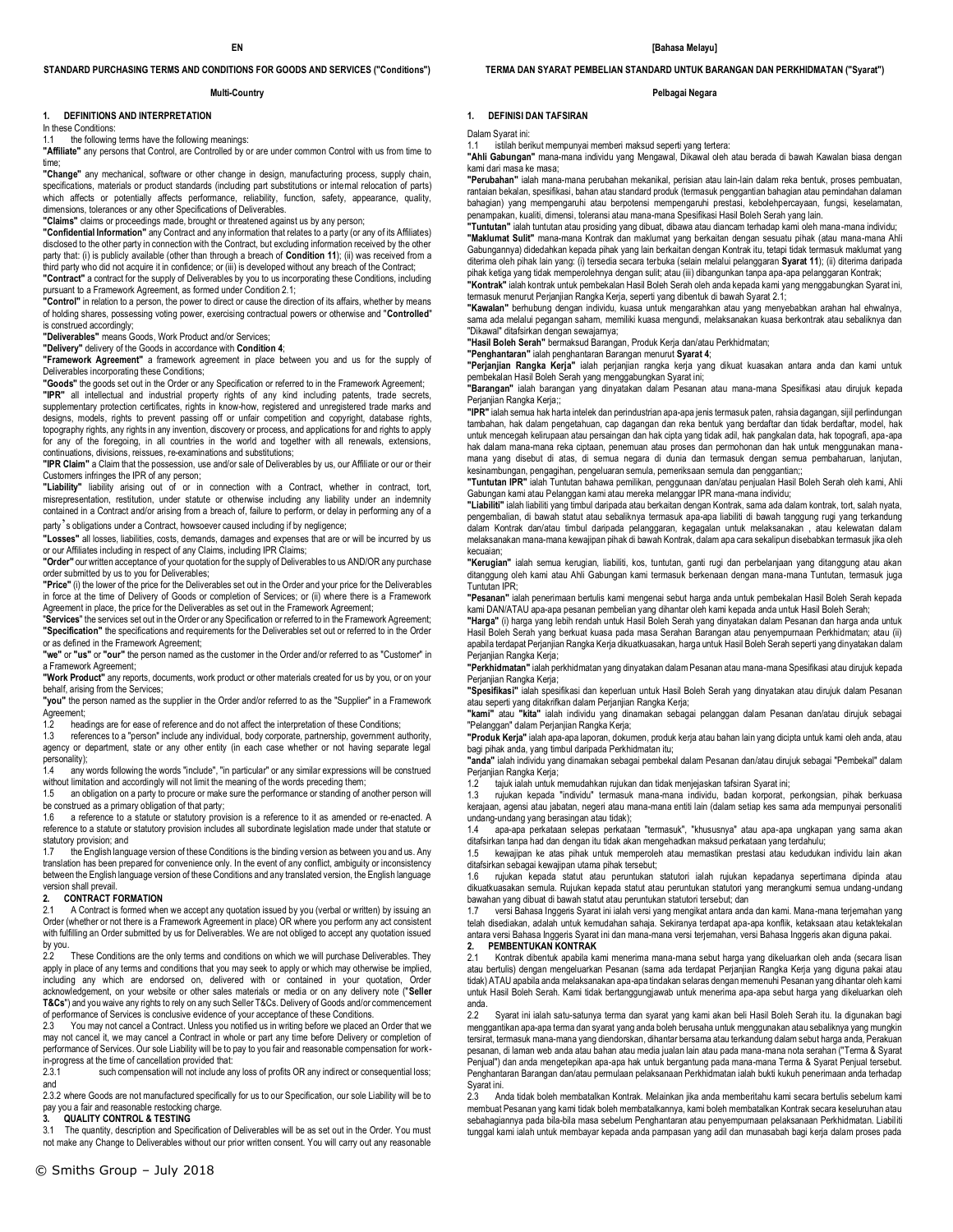Change that we request to any Deliverables. We will negotiate, in good faith, with you an agreed adjustment

to the price, Delivery date or both as a result of a Change.<br>3.2 You will maintain detailed quality control and manufacturing records for the shorter of any maximum period permitted by law and ten (10) years from the date of Delivery (or such other period of time as set out in a Framework Agreement or Order), which we or a third party on our behalf may inspect or receive copies of on demand.

3.3 We may inspect and test Goods at any time prior to Delivery. You will allow us and our representatives to enter your premises to carry out such inspection and testing and will provide us with all facilities reasonably required. If, following such inspection or testing, we are not satisfied that the Goods will comply with Condition 5.1, you will take all steps necessary to ensure compliance.

3.4 You will maintain a quality control system that meets any international standard as required by us, or which is otherwise approved by us and such test and inspection system as we may require.

3.5 You may not deliver the Goods by separate instalments without our prior written consent.

### Instalments will be invoiced separately by you. **4. DELIVERY OF GOODS / SUPPLY OF SERVICES**

4.1 Unless otherwise specified in an Order, you will deliver the Goods DDP (Incoterms 2010) to the address specified in the Order during our normal business hours on the date specified in the Order. You will be responsible for off-loading the Goods from the delivery vehicle. Delivery of the Goods will occur when they have been off-loaded at the delivery address.

4.2 You will perform Services in accordance with the applicable timetable communicated to you or as set out in the Order to meet all Specifications.

Time is of the essence for performance of your obligations under the Contract. If you are late performing your obligations under the Contract, you will pay to us a sum equal to 1.5% of the Price for each week of delay up to a maximum of 15% of the Price. You and we agree that this amount is reasonable and proportionate AND the most effective way of compensating us for part or all of our losses arising from late performance. However, you and we intend that we should be able to recover general damages as well as such sums in circumstances where we have suffered loss in excess of such sums as a result of your late performance. Therefore, our rights to any such sums under this **Conditions 4.3** is without prejudice to any other rights which we may have under the Contract or otherwise in respect of late performance, including the right to sue for damages or other relief and/or to terminate the Contract. A claim for general damages for late performance will be reduced by the amount of such sums under this **Conditions 4.3** actually applied or paid in respect of such late performance.<br>4.4 Services will be accepted by us

Services will be accepted by us when we are satisfied that the Services comply with the Specifications.<br>4.5 You wi

You will make sure that the Goods are marked in accordance with our instructions and any applicable laws, rules and regulations and are properly packed and secured; marked with information on their origin; Delivery is accompanied by a prominently displayed delivery note showing the Order number, date of Order, type and quantity of Goods, and any special storage instructions; and delivered with all operating and safety instructions, clearly displayed warning notices and such other information as may be necessary for the proper use, maintenance and repair of the Goods.

4.6 If you fail to deliver the Goods on time we may terminate the Contract immediately by giving you notice, in which case you will refund any monies already paid by us in relation to the Goods that have not been delivered and indemnify us and our Affiliates against our Losses as a result of your failure to supply Goods, including obtaining substitute goods from another supplier.

4.7 We will have a reasonable period of time following Delivery to inspect Goods. We may reject Goods which do not meet Specifications. We can also reject Goods which are more or less than the quantity or type Ordered or delivered prior to the date specified on the Order. Rejected Goods will be returned at your cost and expense. If we accept Goods delivered prior to the date specified on the Order we may charge you the cost of storing them until the actual specified Delivery date.

Risk in the Goods passes to us on the later of acceptance and Delivery. Ownership of the Goods passes to us on the earlier of payment of the Price and Delivery.<br>4.9 You will notify us in writing as soon you are aware that

You will notify us in writing as soon you are aware that any Goods or the product support for the Goods are to be discontinued or made of "end of sale" or "end of life". At our request, you and we will agree in good faith a reasonable period of time during which you will keep agreed spare parts available for us for any discontinued, desupported, end of life or end of sale Goods.<br>5. YOUR OBLIGATIONS

### **5. YOUR OBLIGATIONS**<br>5.1 You will make sure the

5.1 You will make sure that the Goods will:<br>5.1.1 be of satisfactory quality.compr

be of satisfactory quality, comprise genuine, new materials (which are not used, refurbished, reconditioned, remanufactured, counterfeit or of such age as to impair usefulness or safety) and be fit for any purpose notified by us to you;

5.1.2 conform to, satisfy and be capable of the Specifications;<br>5.1.3 be free from defects in design, materials and w

5.1.3 be free from defects in design, materials and workmanship;<br>5.1.4 be sold to us with full and unencumbered title and not infring

be sold to us with full and unencumbered title and not infringe the IPR of any third party; 5.1.5 comply with all (i) applicable laws, (ii) regulatory requirements and (iii) standards and requirements of relevant statutory and regulatory bodies; and

5.1.6 be safe and without risk to health.

5.2 In respect of Services, You will:

5.2.1 perform Services with the best care, skill and diligence in accordance with best practice;

5.2.2 use personnel (and sufficient number of personnel) who are suitably skilled and experienced to perform the Services;

5.2.3 make sure that the Services conform with our reasonable instructions, comply with Specifications, are performed to meet the purposes notified by us to you and do not infringe the IPR of any third party;

5.2.4 provide all equipment, tools and vehicles and other items required to provide the Services;

5.2.5 obtain and at all times maintain all licences and consents required for the provision of the Services; 5.2.6 comply with all applicable laws, regulations, regulatory policies, guidelines or industry codes which

may apply to the provision of the Services; and 5.2.7 not do or omit to do anything which may cause us or our Affiliates to lose any licence,

authority, consent or permission required for our or their business.<br>5.3 You will observe all health and safety rules and requiation You will observe all health and safety rules and regulations and any other security requirements that apply at any of our premises and ensure that your personnel are insured against all risks while working on our premises.

5.4 Without affecting any of our other rights or remedies, if you materially breach any of these Conditions OR any Goods (whether or not accepted in whole or in part) do not conform with **Condition 5.1** during the longer of (i) your warranty period for the Goods and (ii) 12 months following Delivery OR any Services breach **Condition 5.2**, then we may:<br>5.4.1 terminate the Contrac

5.4.1 terminate the Contract and any other existing Contracts immediately with notice;<br>5.4.2 require you at our option to promotly repair or replace the relevant Goods or rep

require you, at our option, to promptly repair or replace the relevant Goods or reperform the

relevant Services free of charge;<br>5.4.3 reject the Deliver reject the Deliverables (in whole or in part) and require you to refund the Price for the relevant Deliverables;<br>544 accent

accept the Deliverables subject to an equitable Price reduction; or

5.4.5 at your expense, repair or have a third party repair the Goods or reperform or have a third party reperform the Services and you will indemnify us and our Affiliates against our Losses (including from any IPR Claims) arising from such breach.

5.5 **Condition 5.4** will apply to any repaired or replacement Goods supplied under **Condition 5.4.2.**

masa pembatalan dibuat tertakluk kepada syarat bahawa:

2.3.1 pampasan tersebut tidak akan termasuk mana-mana kerugian ATAU apa-apa kerugian secara tidak langsung atau secara turutan; dan

2.3.2 Barangan tidak dibuat secara khusus untuk kami berdasarkan Spesifikasi yang ditetapkan oleh kami, Liabiliti tunggal kami ialah membayar anda caj penstokan semula secara adil dan munasabah.

#### **3. KAWALAN DAN PENGUJIAN KUALITI**

3.1 Kuantiti, huraian dan Spesifikasi Hasil Boleh Serah adalah seperti yang ditetapkan dalam Pesanan. Anda tidak boleh membuat apa-apa Perubahan kepada Hasil Boleh Serah tanpa persetujuan kami secara bertulis terlebih dahulu. Anda akan melakukan apa-apa Perubahan secara munasabah kepada Hasil Boleh Serah yang kami minta terhadap mana-mana Hasil Boleh Serah. Kami akan berunding dengan niat baik bersama anda mengenai pelarasan harga yang dipersetujui, tarikh Penghantaran atau kedua-duanya yang disebabkan oleh Perubahan.

3.2 Anda akan mengekalkan kawalan kualiti dan rekod pembuatan terperinci bagi mana-mana yang lebih pendek daripada tempoh maksimum yang dibenarkan oleh undang-undang dan sepuluh (10) tahun dari tarikh Penghantaran (atau tempoh masa lain seperti yang ditetapkan dalam Perjanjian Rangka Kerja atau Pesanan), yang kami atau pihak ketiga bagi pihak kami boleh memeriksa atau menerima salinan permintaan.

3.3 Kami boleh memeriksa dan menguji Barangan pada bila-bila masa sebelum Penghantaran. Anda akan membenarkan kami dan wakil kami memasuki premis anda untuk menjalankan pemeriksaan dan pengujian tersebut dan akan memberikan kami semua kemudahan yang diperlukan dengan munasabah. Sekiranya, selepas melaksanakan pemeriksaan atau pengujian tersebut, kami tidak berpuas hati bahawa Barangan akan mematuhi Syarat 5.1, anda akan mengambil semua langkah yang diperlukan untuk memastikan pematuhan.<br>34 Anda akan mengekalkan sistem kawalan kualiti yang memenuhi n

3.4 Anda akan mengekalkan sistem kawalan kualiti yang memenuhi mana-mana standard antarabangsa seperti yang diperlukan oleh kami, atau yang diluluskan sebaliknya oleh kami dan sistem ujian dan pemeriksaan tersebut seperti yang kami perlukan.

3.5 Anda tidak boleh menyerahkan Barangan dengan bayaran ansuran secara berasingan tanpa persetujuan bertulis daripada kami terlebih dahulu. Bayaran ansuran akan diinvoiskan secara berasingan oleh anda.

#### **4. PENGHANTARAN BARANGAN / PENYEDIAAN PERKHIDMATAN**

4.1 Melainkan jika sebaliknya dinyatakan dalam Pesanan, anda akan menyerahkan DDP Barangan (Incoterms 2010) ke alamat yang dinyatakan dalam Pesanan semasa waktu perniagaan biasa kami pada tarikh yang dinyatakan dalam Pesanan. Anda akan bertanggungjawab untuk memunggah keluar Barangan dari kenderaan penghantaran. Penghantaran Barangan akan berlaku apabila barangan tersebut telah dipunggah keluar di alamat penghantaran.

4.2 Anda akan melaksanakan Perkhidmatan selaras dengan jadual waktu yang ditetapkan seperti yang disampaikan kepada anda atau seperti yang ditetapkan dalam Pesanan untuk memenuhi semua Spesifikasi.

4.3 Masa ialah intipati penting untuk melaksanakan kewajipan anda di bawah Kontrak. Sekiranya anda terlambat melaksanakan kewajipan anda di bawah Kontrak, anda akan membayar kepada kami jumlah yang bersamaan dengan 1.5% daripada Harga yang ditetapkan untuk setiap minggu terlewat sehingga maksimum 15% daripada Harga yang ditetapkan. Anda dan kami bersetuju bahawa jumlah ini adalah munasabah dan berkadar DAN cara yang paling berkesan memberi pampasan kepada kami untuk sebahagian atau semua kerugian yang kami alami disebabkan oleh pelaksanaan yang lewat. Walau bagaimanapun, anda dan kami bermaksud bahawa kami sepatutnya boleh mendapatkan ganti rugi umum serta jumlah wang dalam keadaan yang kami telah mengalami kerugian yang melebihi jumlah tersebut akibat daripada pelaksanaan anda yang lewat. Oleh itu, hak kami untuk apa-apa jumlah wang seperti yang tersebut di bawah Syarat 4.3 ini tanpa menjejaskan mana-mana hak lain yang kami mungkin ada di bawah Kontrak atau sebaliknya berkenaan pelaksanaan lewat, termasuk hak untuk menuntut ganti rugi atau bantuan lain dan/atau untuk menamatkan Kontrak itu. Tuntutan ganti rugi umum untuk pelaksanaan lewat akan dikurangkan dengan jumlah wang seperti yang tersebut di bawah Syarat 4.3 ini yang sebenarnya diguna pakai atau dibayar disebabkan oleh pelaksanaan lewat tersebut.

4.4 Perkhidmatan akan diterima oleh kami apabila kami berpuas hati bahawa Perkhidmatan tersebut mematuhi Spesifikasi.

4.5 Anda akan memastikan bahawa Barangan ditandakan menurut arahan kami dan mana-mana undang-undang, aturan dan peraturan yang berkenaan dan dibungkus dan dijamin selamat dengan sewajarnya; ditandakan dengan maklumat mengenai asal usulnya; Penghantaran disertakan dengan nota serahan yang jelas menunjukkan nombor Pesanan, tarikh Pesanan, jenis dan kuantiti Barangan dan apa-apa arahan penyimpanan khas; dan dihantar dengan semua arahan operasi dan keselamatan, pemberitahuan amaran yang jelas dan maklumat lain yang diperlukan untuk penggunaan, penyelenggaraan dan pembaikan Barangan dengan betul.<br>4.6 Sekiranya anda gagal menyerahkan Barangan pada masa yang

4.6 Sekiranya anda gagal menyerahkan Barangan pada masa yang ditetapkan, kami boleh menamatkan Kontrak dengan segera dan memberikan notis kepada anda dan dalam hal ini anda akan mengembalikan semula apa-apa wang yang telah kami bayar berhubung dengan Barangan yang masih belum dihantar dan membayar ganti rugi kami dan Ahli Gabungan kami terhadap Kerugian akibat daripada kegagalan anda membekalkan Barangan, termasuk mendapatkan barangan pengganti dari pembekal lain.

4.7 Kami akan mempunyai masa yang munasabah selepas Penghantaran untuk memeriksa Barangan. Kami boleh menolak Barangan yang tidak memenuhi Spesifikasi. Kami juga boleh menolak Barangan yang lebih atau kurang berbanding dengan kuantiti atau jenis yang Dipesan atau dihantar sebelum tarikh yang ditetapkan di dalam Pesanan. Kos serta perbelanjaan Barangan yang ditolak dan dikembalikan ditanggung oleh anda. Jika kami menerima Barangan yang dihantar sebelum tarikh yang dinyatakan pada Pesanan, kami boleh mengenakan caj kos penyimpanan barangan tersebut kepada anda sehingga tarikh Penghantaran yang sebenar dinyatakan.

4.8 Risiko bagi Barangan yang diserahkan kepada kami pada lewat penerimaan dan Penghantaran. Pemilikan Barangan yang kami terima pada awal pembayaran Harga dan Penghantaran.

4.9 Anda akan memberitahu kami secara bertulis sebaik sahaja anda sedar bahawa apa-apa Barangan atau sokongan produk untuk Barangan akan dihentikan atau dilaksanakan sebagai "akhir jualan" atau "akhir hayat". Atas permintaan kami, anda dan kami akan bersetuju dengan niat baik tempoh masa yang munasabah semasa anda akan menyimpan alat ganti yang dipersetujui yang tersedia untuk kami bagi mana-mana barangan yang dihentikan, tidak disokong, akhir hayat atau Barangan akhir Jualan.

#### **5. KEWAJIPAN ANDA**

5.1 Anda akan memastikan bahawa Barangan akan:

5.1.1 mempunyai kualiti yang memuaskan, terdiri daripada bahan tulen dan baharu (yang tidak digunakan, diubah suai, dibaik pulih semula, dikeluarkan semula, palsu atau usianya yang sedemikian untuk mengurangkan kegunaan atau keselamatan) dan sesuai untuk apa-apa tujuan yang dimaklumkan oleh kami kepada anda;

5.1.2 mematuhi, memenuhi dan Spesifikasi yang berkeupayaan;

5.1.3 bebas daripada kecacatan dalam reka bentuk, bahan dan mutu kerja;

dijual kepada kami dengan nama penuh dan tidak membebankan dan tidak melanggar IPR mana-mana pihak ketiga;

5.1.5 mematuhi semua (i) undang-undang berkenaan, (ii) keperluan pengawalseliaan dan (iii) standard dan keperluan badan berkanun dan pengawalseliaan yang berkaitan; dan

5.1.6 selamat dan tanpa risiko kesihatan.

5.2 Berhubung dengan Perkhidmatan, Anda akan:

5.2.1 melaksanakan Perkhidmatan dengan penjagaan, kemahiran dan ketekunan terbaik mengikut amalan terbaik;

5.2.2 menggunakan kakitangan (dan bilangan kakitangan yang mencukupi) yang mahir dan berpengalaman, sesuai untuk melaksanakan Perkhidmatan tersebut;

5.2.3 pastikan Perkhidmatan selaras dengan arahan yang munasabah kami, mematuhi Spesifikasi, dilakukan untuk memenuhi tujuan yang diberitahu oleh kami kepada anda dan tidak melanggar IPR mana-mana pihak ketiga;

5.2.4 menyediakan semua kelengkapan, alatan dan kenderaan serta item lain yang diperlukan untuk menyediakan Perkhidmatan;

5.2.5 memperoleh dan pada setiap masa mengekalkan semua lesen dan persetujuan yang diperlukan untuk peruntukan Perkhidmatan;.

5.2.6 mematuhi semua undang-undang, peraturan, dasar pengawalseliaan, garis panduan atau kod industri berkenaan yang boleh diguna pakai terhadap peruntukan Perkhidmatan; dan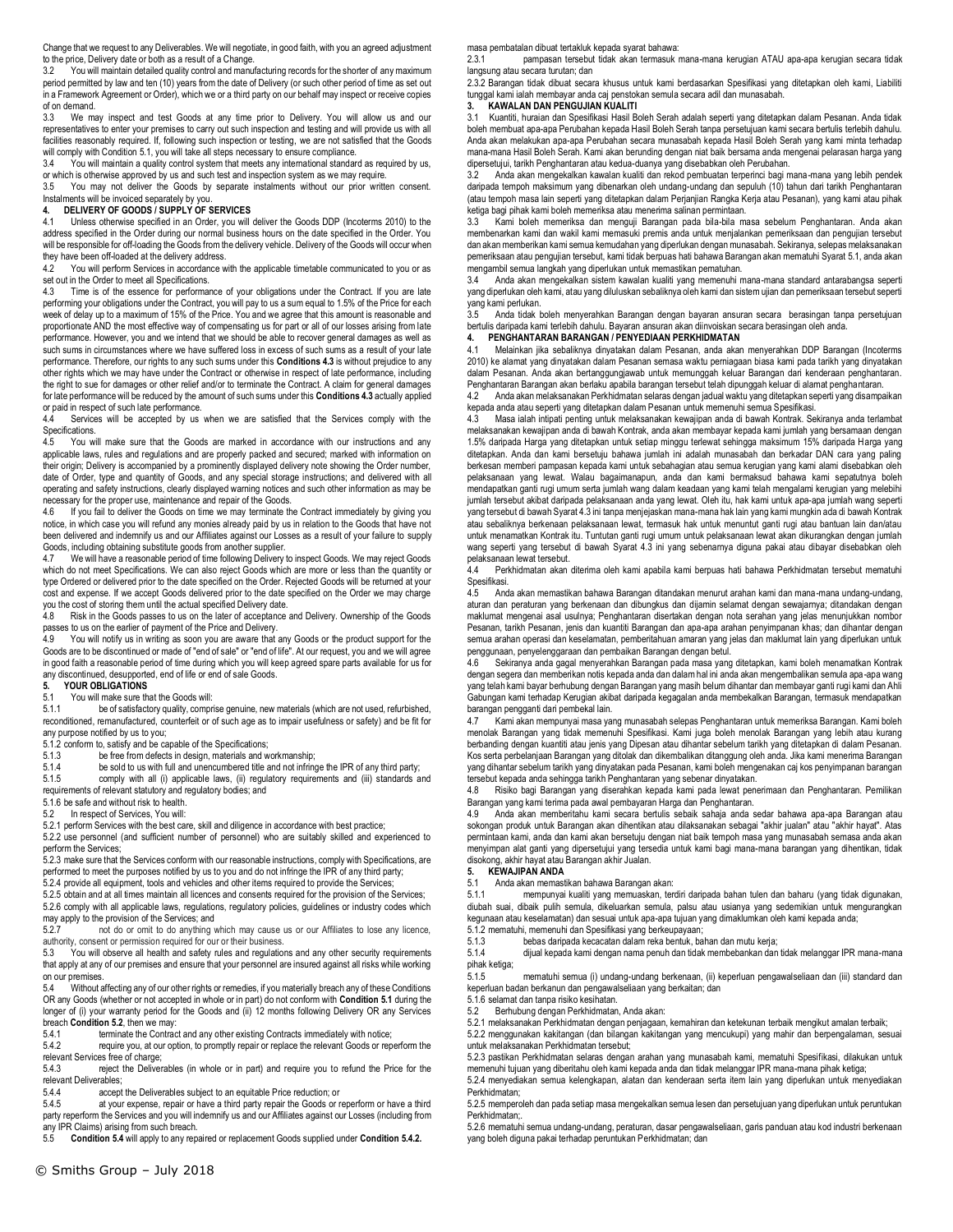5.6 If, as a result of any Goods not conforming with **Condition 5.1** or Services not conforming with **Condition 5.2** or otherwise representing an unreasonable risk of harm to the public or the environment, we determine a recall, removal or correction campaign ("campaign") is necessary or are required to carry out a campaign, we may implement such campaign and you will indemnify us and our Affiliates against all Losses incurred as a result of any such campaign.

### **6. OUR PROPERTY**

All patterns, dies, moulds or other tooling or materials, supplied by us or prepared or obtained by you for us at our cost ("**Tooling**"), will be marked with our name or as otherwise specified by us and will be and remain our exclusive property returnable in good condition on demand.<br>6.2 You will insure against all risks any Tooling and also any of your own

6.2 You will insure against all risks any Tooling and also any of your own tooling or property which may be kept on our premises for the purposes of providing Deliverables. You will keep all Tooling safe and in good condition while in your custody and/or under your control. All Tooling will be kept separately from your stock and other inventory.

6.3 We reserve the right to charge to you the cost of any Tooling if it is destroyed or damaged or rendered unfit for the purpose for which it was originally manufactured while under your control.

6.4 You will not dispose of any Tooling other than in accordance with our prior written instructions. You will not, at any time, use Tooling, nor will you allow Tooling to be used by anyone else for any purpose other than the supply of the Deliverables unless we have previously provided our consent in writing.

6.5 We will have the right to enter your premises and remove Tooling at any time without being liable for trespass or for damages of any sort.

## **7. ASSIGNMENT OF IPR**<br>**7.1** This **Condition 7** will a

This Condition 7 will apply if the Goods are to be made, modified or redesigned to our Specification. Any bespoke Specification or Work Product you create or have created for us will be treated as "Goods" for the purposes of this **Condition 7.**

7.2 We will own all present and future IPR (together with all economic and proprietary rights) in the Goods and our specification. Accordingly, you will not use our specification other than to manufacture the Goods for us. With full title guarantee, you:

7.2.1 assign to us all IPR in the Goods which subsist as at the date of the Contract;

7.2.2 assign to us (by way of present assignment of the future copyright) all future copyright in the Goods immediately upon its creation; and

7.2.3 agree to assign to us all other IPR in the Goods immediately upon its creation.<br>7.3 You will:

7.3 You will:

7.3.1 at your own cost, execute all such documents and do all such acts and things as we may request from time to time in order to secure our full right, title and interest in the IPR in the Goods; and

7.3.2 obtain the waiver of all moral rights (and any broadly equivalent rights) in the Goods.

7.4 The exception to **Condition 7.2** above is that any IPR in existing products, materials or data used to create Goods ("**Existing Materials**") will continue to belong to you (or your suppliers). You grant (and, where applicable, will ensure that your suppliers grant) to us, our Affiliates and our and their end customers a non-exclusive, perpetual, royalty-free, irrevocable licence to use and to have used Existing Materials which form part of any Goods.

#### **8. PRICE AND PAYMENT**

8.1 As long as you perform your obligations in accordance with the terms of the Contract, we will pay the Price to you in accordance with **Condition 8**.

The only sums of money we will pay in connection with the supply of the Deliverables are the Price which will be inclusive of all costs and expenses incurred by you including all packaging, insurance, carriage, duties and delivery costs.

8.3 Any sum payable under the Contract is exclusive of value added tax, sales tax and/or goods and services tax (and any other similar or equivalent taxes, duties, fees and levies imposed from time to time by any government or other authority) upon any supply made to us which will be payable in addition to that sum in the manner and at the rate prescribed by law from time to time but inclusive of all other taxes, fees and levies imposed from time to time by any government or other authority.<br>8.4 You may invoice us for the Price for the Goods following Delive

You may invoice us for the Price for the Goods following Delivery and for Services following completion.<br>8.5 Oth

8.5 Other than as set out in **Conditions 8.7** and **8.9**, each invoice will be payable by us within 60 days following the date on which the invoice is received by us. You will send invoices to the address specified in the Order.

8.6 No payment made by us will constitute acceptance by us of any Deliverables or otherwise affect any rights or remedies which we may have against you including the right to recover any amount overpaid or wrongfully paid to you.

8.7 We may withhold payment of any disputed sum until the dispute is settled.

8.8 If any undisputed sum payable under the Contract is not paid when due you may charge us interest daily on that sum at 3% per year subject to any maximum or minimum rate of interest on overdue invoices specified by applicable law, from the due date until the date of payment (whether before or after judgment). 8.9 We may set-off, deduct or withhold any liability which you have to us against any liability which we have to you.

#### **9. TERMINATION**

9.1 Without limiting any other right we may have to terminate a Contract, if you commit a material breach of these Conditions we may terminate the Contract and any other existing Contracts immediately with written notice. Any breach of **Conditions 11, 12** or **15.9** will be deemed to be a material breach.<br>9.2. Without limiting any other right we may have to terminate a Contract, we may terminate the

Without limiting any other right we may have to terminate a Contract, we may terminate the Contract immediately by giving you written notice if you (a) have a receiver, administrator or liquidator (provisional or otherwise) appointed; (b) are subject to a notice of intention to appoint an administrator or any other resolution on insolvency; (c) pass a resolution for your winding-up; (d) have a winding up order made by a court in respect of you; (e) enter into any composition or arrangement with creditors; (f) cease to carry on business; (g) are the subject of anything similar or equivalent to that set out in (a) to (f) under any applicable laws; or (h) you are subject to any change of Control and you will notify us immediately upon the occurrence of any such event or circumstance.

9.3 Following expiry or termination of the Contract:<br>9.3.1 any Conditions which expressly or

any Conditions which expressly or impliedly continue to have effect after expiry or termination of the Contract will continue in force; and

9.3.2 all other rights and obligations will immediately stop but will not affect any of your or our rights, obligations, claims and liabilities which may exist prior to the date of expiry or termination; and

9.3.3 each party will immediately stop using the other party's Confidential Information and will as soon as reasonably possible, if requested to do so, return to the other party all of the other party 's Confidential Information (including all copies and extracts) in its possession or control or confirm its secure destruction; and

9.3.4 each party may keep any of the other party's Confidential Information which it has to keep to comply with any applicable law and **Condition 9.3.3** will not apply to such Confidential Information. **Condition 11** will continue to apply to retained Confidential Information.

9.4 If we terminate a Contract, we may require you to deliver to us any supplies, materials or drawings produced or acquired by you for the terminated part of the Contract and we will agree, in good faith, on the amount payable for the same.<br>10. LIABILITY AN

## **10. LIABILITY AND INSURANCE**<br>10.1 You will indemnify us and our Affiliates

You will indemnify us and our Affiliates against all our and their Losses arising from your breach of

5.2.7 jangan lakukan atau tertinggal apa-apa yang boleh menyebabkan kami atau Ahli Gabungan kami kehilangan mana-mana lesen, kuasa, persetujuan atau kebenaran yang diperlukan untuk perniagaan kami atau mereka. 5.3 Anda akan mematuhi semua peraturan dan aturan kesihatan dan keselamatan dan mana-mana keperluan keselamatan lain yang diguna pakai di mana-mana premis kami dan memastikan bahawa kakitangan anda diinsuranskan terhadap semua risiko semasa bekerja di premis kami.

5.4 Tanpa menjejaskan mana-mana hak atau remedi kami yang lain, jika anda melanggar mana-mana Syarat ATAU apa-apa Barangan (sama ada atau tidak diterima secara keseluruhan atau sebahagiannya) tidak mematuhi Syarat 5.1 semasa tempoh lebih lama (i) tempoh jaminan anda untuk Barangan itu dan (ii) 12 bulan selepas Penghantaran ATAU mana-mana pelanggaran Syarat Perkhidmatan 5.2, maka kami boleh:

5.4.1 menamatkan Kontrak dan mana-mana Kontrak lain yang sedia ada secara serta-merta dengan notis; memerlukan anda, dengan opsyen kami, untuk segera membaiki atau menggantikan Barangan berkaitan atau melaksanakan semula perkhidmatan yang berkaitan secara percuma;

5.4.3 menolak Hasil Boleh Serah (secara keseluruhan atau sebahagiannya) dan meminta anda membayar

balik Harga untuk Hasil Boleh Serah yang berkaitan; 5.4.4 menerima Hasil Boleh Serah yang tertakluk kepada pengurangan Harga yang saksama; atau:

5.4.5 atas tanggungan perbelanjaan anda, membaiki atau pihak ketiga membaiki Barangan atau melaksanakan semula perkhidmatan atau meminta pihak ketiga melaksanakan semula Perkhidmatan dan anda akan menanggung kerugian kami dan Ahli Gabungan kami terhadap Kerugian kami (termasuk daripada mana-mana Tuntutan IPR) yang timbul disebabkan pelanggaran tersebut.

5.5 Syarat 5.4 akan diguna pakai kepada mana-mana Barangan yang diperbaiki atau penggantian yang dibekalkan di bawah Syarat 5.4.2.

5.6 Sekiranya, akibat daripada mana-mana Barangan yang tidak mematuhi Syarat 5.1 atau Perkhidmatan yang tidak mematuhi Syarat 5.2 atau sebaliknya mewakili risiko yang tidak munasabah terhadap orang awam atau alam sekitar, kami menentukan kempen ("kempen") panggilan semula, penyingkiran atau pembetulan ("kempen") adalah perlu atau dikehendaki menjalankan kempen tersebut, kami boleh melaksanakan kempen itu dan anda akan menanggung kerugian kami dan Ahli Gabungan kami terhadap semua Kerugian yang ditanggung akibat daripada kempen tersebut. **6. HARTA BENDA KAMI**

Semua corak, dai, acuan atau perkakas atau bahan lain yang dibekalkan oleh kami atau disediakan atau diperoleh oleh anda untuk kami dan kos ditanggung di bawah kami ("Perkakas"), akan ditandakan dengan nama kami atau seperti sebaliknya dinyatakan oleh kami dan akan dan kekal menjadi harta benda eksklusif boleh dikembalikan dalam keadaan baik apabila diminta.<br>6.2 Anda akan menginsuranskan

6.2 Anda akan menginsuranskan mana-mana Perkakas dan juga mana-mana perkakas atau harta benda milik anda sendiri yang boleh disimpan di premis kami bagi tujuan menyediakan Hasil Boleh Serah terhadap semua risiko. Anda akan menyimpan semua Perkakas dengan selamat dan dalam keadaan baik semasa dalam jagaan dan/atau di bawah kawalan anda. Semua Perkakas akan disimpan secara berasingan daripada stok anda dan inventori lain.

6.3 Kami berhak untuk mengenakan caj kepada anda kos mana-mana Perkakas jika ia musnah atau rosak atau tidak sesuai untuk tujuan asal ia dikeluarkan semasa berada di bawah kawalan anda.

6.4 Anda tidak akan melupuskan mana-mana Perkakas selain menurut arahan bertulis terlebih dahulu daripada kami. Anda tidak akan, pada bila-bila masa, menggunakan Perkakas, atau anda tidak akan membenarkan Perkakas digunakan oleh orang lain untuk apa-apa tujuan selain pembekalan Hasil Boleh Serah melainkan jika kami telah memberikan persetujuan secara bertulis terlebih dahulu.

6.5 Kami berhak untuk memasuki premis anda dan mengalih keluar Perkakas pada bila-bila masa tanpa boleh didakwa atas pencerobohan atau untuk ganti rugi apa-apa yang lain.

### **7. PENYERAHAN IPR**

7.1 Syarat 7 ini akan diguna pakai jika Barangan akan dibuat, diubah suai atau direka bentuk semula mengikut Spesifikasi kami. Mana-mana Spesifikasi atau Produk Kerja ditempah yang anda buat atau telah dibuat untuk kami akan dianggap sebagai "Barangan" bagi tujuan Syarat 7 ini.

7.2 Kami akan memiliki semua IPR sekarang dan masa depan (bersama semua hak ekonomi dan proprietari) dalam Barangan dan spesifikasi kami. Sehubungan itu, anda tidak akan menggunakan spesifikasi kami selain mengeluarkan Barangan untuk kami. Dengan jaminan hakmilik penuh, anda:

7.2.1 menyerahkan kepada kami semua IPR dalam Barangan yang wujud pada tarikh Kontrak;

7.2.2 menyerahkan kepada kami (dengan cara penyerahan hak cipta masa depan) semua hak cipta masa depan dalam Barangan dengan serta merta sebaik sahaja ia dicipta; dan

7.2.3 bersetuju menyerahkan kepada kami semua IPR yang lain dalam Barangan dengan serta merta sebaik sahaja selesai penciptaannya.

#### Anda akan:

7.3.1 dengan kos anda sendiri, melaksanakan semua dokumen tersebut dan mengambil semua tindakan dan perkara seperti yang boleh kami minta dari masa ke masa dalam usaha untuk menjamin hak, hakmilik dan kepentingan penuh kami dalam IPR Barangan; dan

7.3.2 mendapatkan pengecualian semua hak moral (dan mana-mana hak setara yang meluas) dalam Barangan.

7.4 Pengecualian kepada Syarat 7.2 di atas ialah bahawa mana-mana IPR dalam produk, bahan atau data sedia ada yang digunakan untuk membuat Barangan ("Bahan Sedia Ada") akan terus menjadi milik anda (atau pembekal anda). Anda memberikan (dan, jika berkenaan, akan memastikan bahawa pembekal anda memberikan) kepada kami, Ahli Gabungan kami dan pelanggan akhir kami dan mereka lesen yang bukan eksklusif, kekal, bebas daripada royalti, tidak boleh dibatalkan untuk menggunakan dan telah menggunakan Bahan Sedia Ada yang membentuk bahagian mana-mana Barangan.

8.1 Selagi anda melaksanakan kewajipan anda selaras dengan terma Kontrak, kami akan membayar Harga kepada anda menurut Syarat 8.<br>8.2. Satu-satunya ilu

8.2 Satu-satunya jumlah wang yang akan kami bayar berkaitan dengan pembekalan Hasil Boleh Serah ialah Harga merangkumi semua kos dan perbelanjaan yang ditanggung oleh anda termasuk semua pembungkusan, insurans, pengangkutan, duti dan kos penghantaran.

8.3 Apa-apa jumlah yang perlu dibayar di bawah Kontrak adalah tidak termasuk cukai nilai tambah, cukai jualan dan/atau cukai barangan dan perkhidmatan (dan apa-apa cukai, duti, fi dan levi lain yang serupa atau setara dengannya, dikenakan dari masa ke masa oleh mana-mana kerajaan atau pihak berkuasa lain) atas mana-mana pembekalan yang dibuat kepada kami yang akan dibayar sebagai tambahan kepada jumlah itu mengikut cara dan pada kadar yang ditetapkan oleh undang-undang dari masa ke masa tetapi merangkumi semua cukai, fi dan levi lain yang dikenakan dari masa ke masa oleh mana-mana kerajaan atau pihak berkuasa lain.

8.4 Anda boleh menghantar invois kepada kami untuk Harga Barangan selepas Penghantaran dan untuk Perkhidmatan selepas disempurnakan.

8.5 Selain yang dinyatakan dalam Syarat 8.7 dan 8.9, setiap invois akan dibayar oleh kami dalam tempoh 60 hari selepas tarikh invois diterima oleh kami. Anda akan menghantar invois ke alamat yang dinyatakan dalam Pesanan.

8.6 Tiada bayaran yang dibuat oleh kami akan dianggap sebagai penerimaan oleh kami mana-mana Hasil Boleh Serah atau sebaliknya mempengaruhi mana-mana hak atau remedi yang kami mungkin ada terhadap anda termasuk hak untuk mendapatkan semula apa-apa amaun yang telah terlebih atau tersalah bayar kepada anda.

Kami boleh menahan pembayaran mana-mana jumlah yang dipertikaikan sehingga ia diselesaikan.

8.8 Sekiranya mana-mana jumlah yang tidak dipertikaikan perlu dibayar di bawah Kontrak tidak dibayar pada tarikh akhir, anda boleh mengenakan bayaran faedah setiap hari ke atas jumlah tersebut pada kadar 3% setahun tertakluk kepada mana-mana kadar faedah maksimum atau minimum ke atas invois tertunggak yang dinyatakan oleh undangundang berkenaan, dari tarikh akhir sehingga tarikh pembayaran dibuat (sama ada sebelum atau selepas penghakiman).

8.9 Kami boleh tolak selesaikan, memotong atau menahan mana-mana liabiliti yang anda miliki kepada kami terhadap mana-mana liabiliti yang kami miliki kepada anda.

#### **9. PENAMATAN**

9.1 Tanpa mengehadkan mana-mana hak lain, kami mungkin terpaksa menamatkan Kontrak, jika anda melakukan

**8. HARGA DAN PEMBAYARAN**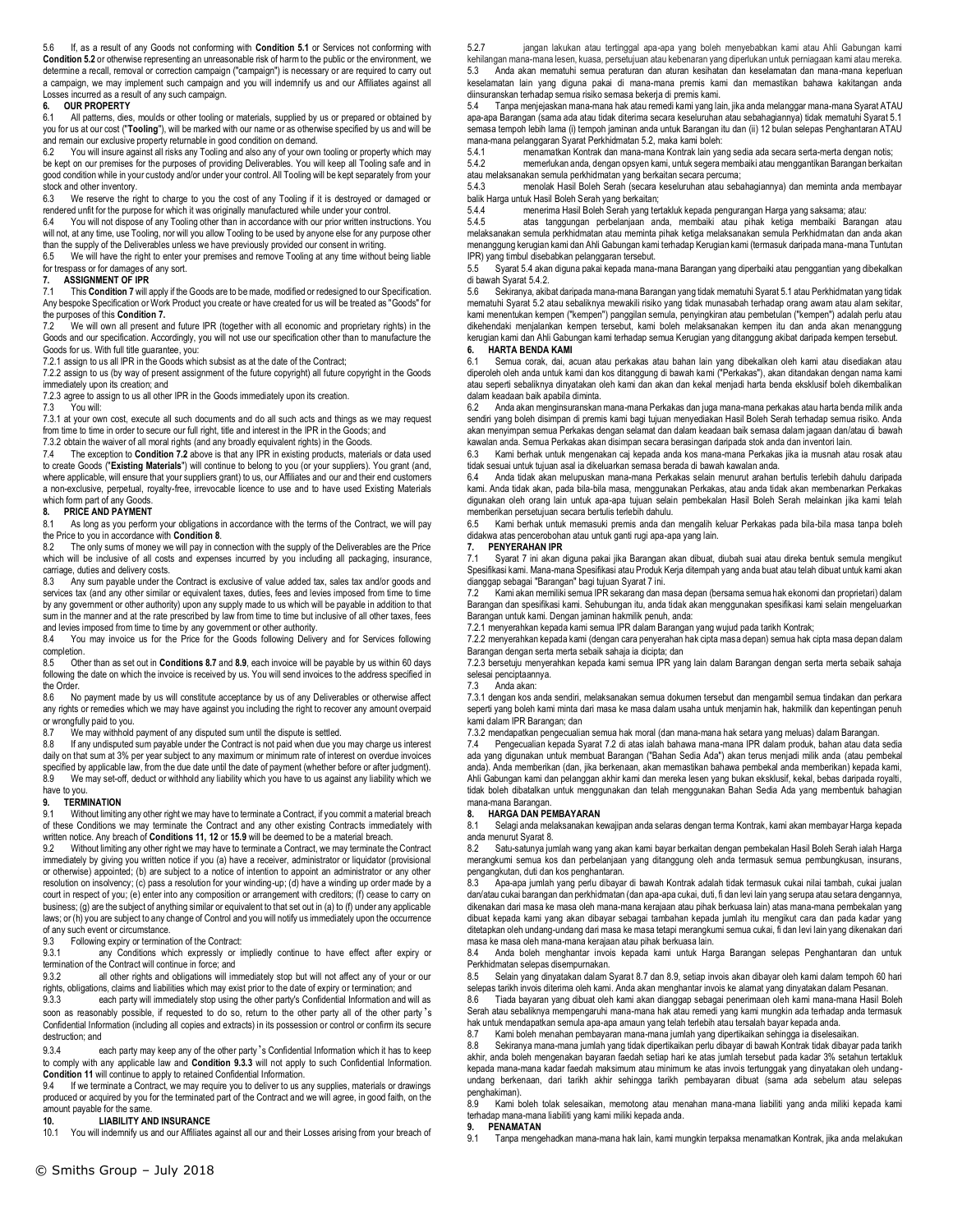or negligent performance of or your failure to perform or delay in performing any part of these Conditions. We may, at our discretion, control the defence of any claim in respect of which you are required to indemnify us under a Contract.

10.2 Subject to **Condition 10.3**, we will not have any Liability to you for any (i) loss of profit, goodwill or revenue; or (ii) any indirect, consequential or special loss.

10.3 Nothing in these Conditions or any Contract will operate to exclude or restrict one party s Liability

(if any) to the other (including for a person for whom it is vicariously liable):<br>10.3.1 for death or personal iniury resulting from its negligence:

- $\frac{10.3.1}{10.3.2}$  for death or personal injury resulting from its negligence;<br>10.3.2 for its fraud or fraudulent misrepresentation: or for its fraud or fraudulent misrepresentation; or
- 10.3.3 for any matter for which it is not permitted by law to exclude or limit its liability.

10.4 The exclusions from and limitations of liability contained in these Conditions will apply after as well as before the date of expiry or termination of any Contract.

10.5 The exclusions from, and limitations of, liability set out in this **Condition 10** will be considered severally. The invalidity or unenforceability of any one sub-clause or clause will not affect the validity or enforceability of any other sub-clause or clause and will be considered severable from each other.

10.6 You will have satisfactory insurance cover with a reputable insurer to cover your obligations to us, including public liability insurance cover, cover for any potential liabilities arising from a Contract and any insurances required by law. You will provide evidence of your insurance coverage at our request. **11. CONFIDENTIALITY**

Except as set out in Condition 11.2, each party will:

11.1.1 only use the other party's Confidential Information for the purpose of performing its obligations and exercising its rights under the Contract;

11.1.2 keep the other party's Confidential Information secret, safe and secure; and

11.1.3 not disclose the other party's Confidential Information to any other person.

# 11.2 Each party may disclose the other party  $\frac{7}{12}$  s Confidential Information:<br>11.2.1 to the extent required by law, any court of competent in

to the extent required by law, any court of competent jurisdiction or the rules of any government, public or regulatory body or any stock exchange; and<br>11.2.2 to its officers, directors, employees and professional

to its officers, directors, employees and professional advisers and, in our case, our Affiliates, agents and sub-contractors, who need the Confidential Information in order for that party to perform its obligations and exercise its rights under the Contract. A party disclosing the other party 's Confidential Information under **Condition 11.2.2** will make sure that each person to whom it discloses that Confidential Information is bound by obligations of confidentiality no less onerous than those set out in this **Condition 11**.

Each party acknowledges and agrees that damages alone would not be an adequate remedy for breach of **Condition 11** by that party. Accordingly, the other party will be entitled, without having to prove special damages, to injunctive relief, equitable relief and/or specific performance for any breach or threatened breach of **Condition 11** by the first party.

## **12. ETHICAL CONDUCT**<br>12.1 You will conduct your busines

You will conduct your business ethically and lawfully and in accordance with our Supplier Code of Business Ethics (http://www.smiths.com/responsibility-supplier-code-of-business-ethics.aspx) or an equivalent code of ethics.

12.2 You represent and warrant that you and your subcontractors and suppliers do not use or permit unacceptable labour practices, such as child or forced labour, or unsafe working conditions and comply with

all applicable labour and employment laws, regulations, standards and conventions, including the UN s

Guiding Principles on Business & Human Rights and the International Labor Organization<sup>2</sup>s Conventions

and any similar or equivalent laws applying in the jurisdiction in which we are registered.<br>12.3 You hereby acknowledge that you are aware of and agree to comply with all appl You hereby acknowledge that you are aware of, and agree to comply with all applicable anti-bribery and anti-corruption laws, including but not limited to the Foreign Corrupt Practices Act (FCPA) (and related regulation and guidance) and any similar or equivalent laws applying in the jurisdiction in which we are registered.

12.4 You represent and warrant that you only supply minerals to us and our Affiliates from sources that do not (i) contribute to conflict; and/or (ii) benefit or finance armed groups in the Democratic Republic of Congo or any adjoining country. You have adopted, and require your suppliers of minerals to adopt, conflict mineral policies and management systems.

12.5 You will permit us, and any person nominated by us, to have such access to your premises, personnel, systems, books and records as we may require to verify your compliance with this **Condition 12**. We also reserve the right to inquire and investigate your conduct to satisfy ourself of your compliance with this **Condition 12** and to discontinue a business relationship with you if you or any of your officers, directors or employees is found to have breached any part of this **Condition 12.** 

### **13. NOTICE**

13.1 Notices and other communications provided for the purposes of a Contract will be in writing, and

delivered by courier or by hand to the relevant party's address as specified on the Order (or such other address which is notified to the other party in writing from time to time), in the case of a notice to us, marked

### for the attention of such person as we specify.

### **14. EXPORT / IMPORT / ECONOMIC SANCTIONS CONTROLS**

You agree to comply with all applicable export controls and import and economic sanctions laws and regulations, including those of your country of incorporation, from where the Goods will be supplied, where the Goods will be received and any other relevant jurisdiction. You will also obtain, as required, and comply with all applicable government authorizations and their provisos in supplying the Goods. Without limiting the foregoing, you will not transfer any export controlled item, data or services provided by us in relation to the Contract, to include transfer to any persons, including those persons employed by or associated with, or under contract to you or you lower-tier suppliers, without the authority of an applicable licence, exemption or exception.

14.2 You will provide to us all information necessary to support any regulatory or government authorization requirements we have regarding the Goods.

14.3 You will indemnify us and our Affiliates for all Losses arising out of any breach by you of this Clause 14.

#### **15. GENERAL**

15.1 The Contract constitutes the entire agreement between the parties and supersedes any prior agreement or arrangement in respect of its subject matter and, subject to **Condition 10.3**, neither party has entered into the Contract in reliance upon, and it will have no remedy in respect of, any misrepresentation, representation or statement (whether made by the other party or any other person and whether made by the first party or any other person) which is not expressly set out in the Contract.

15.2 A party's delay in exercising, partial exercising or failure to exercise a right or remedy under the Contract will not constitute a waiver of, or prevent or restrict future exercise of, that or any other right or remedy. A waiver of any right, remedy, breach or default will only be valid if it is in writing and signed by the party giving it.

15.3 If any term of the Contract is found by any court or body or authority of competent jurisdiction to be illegal, unlawful, void or unenforceable, such term will be deemed to be severed from the Contract and this

pelanggaran yang ketara terhadap Syarat ini, kami boleh menamatkan Kontrak dan mana-mana Kontrak sedia ada secara serta-merta dengan notis bertulis. Apa-apa pelanggaran **Syarat 11, 12** atau **15.9** akan dianggap sebagai pelanggaran yang ketara.<br>92 Tanna mengehar

9.2 Tanpa mengehadkan mana-mana hak lain, kami mungkin terpaksa menamatkan Kontrak, kami boleh menamatkan Kontrak secara serta-merta dengan memberikan notis bertulis jika anda (a) mempunyai penerima, pentadbir atau penyelesai hutang-piutang (sementara atau sebaliknya) yang dilantik; (b) tertakluk kepada notis tujuan melantik pentadbir atau apa-apa ketetapan lain mengenai ketakmampuan bayar; (c) membentangkan resolusi untuk pembubaran anda; (d) mempunyai perintah pembubaran yang dibuat oleh mahkamah berkenaan dengan anda; (e) memasuki mana-mana komposisi atau pengaturan dengan pemiutang; (f) berhenti menjalankan perniagaan; (g) merupakan subjek apa-apa yang serupa atau setara dengan yang dinyatakan dalam (a) hingga (f) di bawah mana-mana undang-undang yang berkenaan; atau (h) anda tertakluk kepada mana-mana perubahan Kawalan dan anda akan memberitahu kami dengan serta-merta apabila berlakunya apa-apa kejadian atau keadaan yang sedemikian.

9.3 Berikutan tamat tempoh atau penamatan Kontrak:

9.3.1 apa-apa Syarat yang secara nyata atau tersirat terus berkuat kuasa selepas tamat tempoh atau penamatan Kontrak akan terus diguna pakai; dan

9.3.2 semua hak dan kewajipan lain akan dihentikan secara serta-merta tetapi tidak akan menjejaskan manamana hak, kewajipan, tuntutan dan liabiliti anda atau kami yang mungkin wujud sebelum tarikh tamat tempoh atau penamatan; dan

9.3.3 setiap pihak akan segera berhenti menggunakan Maklumat Sulit pihak lain dan akan secepat yang mungkin, jika diminta berbuat demikian, kembalikan kepada pihak yang lain semua Maklumat Sulitnya (termasuk semua salinan dan petikan) dalam milikan atau kawalannya atau mengesahkan dijamin musnah; dan salinan berikan dijamin musnah; dan setiap pihak boleh menyimpan mana-mana Maklumat Sulit pihak lain yang ia t

setiap pihak boleh menyimpan mana-mana Maklumat Sulit pihak lain yang ia terpaksa terus mematuhi mana-mana undang-undang berkenaan dan **Syarat 9.3.3** tidak akan digunakan bagi Maklumat Sulit tersebut. **Syarat 11** akan terus digunakan untuk mengekalkan Maklumat Sulit.

9.4 Jika kami menamatkan Kontrak, kami mungkin memerlukan anda menghantar kepada kami apa-apa bekalan, bahan atau lukisan yang dihasilkan atau diperoleh oleh anda untuk bahagian Kontrak yang telah ditamatkan dan kami akan bersetuju, dengan niat baik, atas amaun yang perlu dibayar kepada perkara yang sama.

#### **10. LIABILITI DAN INSURANS**

10.1 Anda akan membayar ganti rugi kepada kami dan Ahli Gabungan kami terhadap semua Kerugian kami dan mereka yang timbul disebabkan oleh pelanggaran atau kecuaian atau kegagalan anda melaksanakan atau lewat melaksanakan mana-mana bahagian Syarat ini. Kami boleh, atas budi bicara kami, mengawal pembelaan mana-mana tuntutan yang mana anda dikehendaki untuk membayar ganti rugi kepada kami di bawah Kontrak.

10.2 Tertakluk kepada **Syarat 10.3**, kami tidak akan mempunyai apa-apa Liabiliti kepada anda untuk mana-mana (i) kehilangan keuntungan, muhibah atau hasil; atau (ii) apa-apa kerugian tidak langsung, berturutan atau khas.

10.3 Tiada apa-apa dalam Syarat ini atau mana-mana Kontrak yang akan berfungsi untuk mengecualikan atau menyekat Liabiliti satu pihak (jika ada) kepada yang lain (termasuk bagi individu yang kepadanya ia bertanggungjawab secara gantian):<br>10.3.1

10.3.1 <sup>v</sup>untuk kematian atau kecederaan peribadi akibat kecuaiannya;<br>10.3.2 vuntuk penipuan atau salah nyata tipuannya: atau

untuk penipuan atau salah nyata tipuannya; atau

10.3.3 untuk apa-apa perkara yang tidak dibenarkan oleh undang-undang bagi mengecualikan atau mengehadkan liabilitinya.

10.4 Pengecualian daripada liabiliti dan batasan terhadapnya terkandung dalam Syarat ini akan digunakan selepas serta sebelum tarikh tamat tempoh atau penamatan mana-mana Kontrak.

10.5 Pengecualian daripada liabiliti dan batasan terhadapnya dinyatakan dalam Syarat 10 ini akan dipertimbangkan secara berasingan. Ketaksahan atau tidak boleh dikuatkuasakan mana-mana sub-klausa atau klausa tidak akan menjejaskan kesahan atau kebolehkuatkuasaan mana-mana sub-klausa atau klausa lain dan akan dianggap berasingan daripada satu sama lain.

10.6 Anda akan mempunyai perlindungan insurans yang memuaskan dengan penginsurans yang bereputasi untuk menanggung kewajipan anda kepada kami, termasuk perlindungan insurans liabiliti awam, melindungi mana-mana potensi liabiliti yang timbul daripada Kontrak dan mana-mana insurans yang diperlukan oleh undang-undang. Anda akan menyediakan bukti perlindungan insurans anda atas permintaan kami.

#### **11. KERAHSIAAN**

11.1 Kecuali sepertimana yang dinyatakan dalam Syarat 11.2, setiap pihak akan:

11.1.1 hanya menggunakan Maklumat Sulit pihak lain bagi tujuan melaksanakan kewajipannya dan

melaksanakan haknya di bawah Kontrak;<br>11.1.2 menvimpan Maklumat Suli

11.1.2 menyimpan Maklumat Sulit pihak lain secara rahsia, selamat dan terjamin; dan 11.1.3 tidak mendedahkan Maklumat Sulit pihak lain kepada mana-mana individu.

11.2 Setiap pihak boleh mendedahkan Maklumat Sulit pihak lain:

11.2.1 setakat yang dikehendaki oleh undang-undang, mana-mana mahkamah bidang kuasa yang cekap atau peraturan mana-mana kerajaan, awam atau badan pengawalseliaan atau mana-mana bursa saham; dan<br>1122 Kenada penawai pengarah pekeria dan penasihat profesionalnya dan dalam kes kami Ah

11.2.2 kepada pegawai, pengarah, pekerja dan penasihat profesionalnya dan, dalam kes kami, Ahli Gabungan, ejen dan subkontraktor kami, yang memerlukan Maklumat Sulit untuk menjalankan kewajipannya serta melaksanakan haknya di bawah Kontrak. Pihak yang mendedahkan Maklumat Sulit pihak lain di bawah **Syarat 11.2.2** akan memastikan bahawa setiap individu yang kepada mereka ia mendedahkan Maklumat Sulit tersebut, terikat dengan kewajipan kerahsiaan tidak kurang beratnya berbanding yang dinyatakan dalam **Syarat 11** ini.

11.3 Setiap pihak mengakui dan bersetuju bahawa ganti rugi sahaja tidak akan menjadi remedi yang mencukupi untuk pelanggaran **Syarat 11** oleh pihak yang terlibat. Sehubungan itu, pihak yang satu lagi berhak, tanpa perlu membuktikan ganti rugi khas, untuk pelepasan injunktif, pelepasan yang saksama dan/atau pelaksanaan khusus untuk apa-apa pelanggaran atau ancaman pelanggaran **Syarat 11** oleh pihak pertama.

**12. KELAKUAN BERETIKA** 12.1 Anda akan menjalankan perniagaan anda secara beretika dan sah menurut undang-undang dan mengikut Kod Etika Perniagaan Pembekal kami (http://www.smiths.com/responsibility-supplier-code-of-business-ethics.aspx) atau kod etika yang setara.

12.2 Anda mewakili dan menjamin bahawa anda dan subkontraktor serta pembekal anda tidak menggunakan atau membenarkan amalan buruh yang tidak boleh diterima, seperti buruh kanak-kanak atau buruh paksa, atau keadaan kerja yang tidak selamat dan tidak mematuhi semua undang-undang, peraturan, standard dan konvensyen buruh dan pekerjaan yang berkenaan, termasuk Prinsip Panduan Perniagaan & Hak Asasi Manusia PBB dan Konvensyen Pertubuhan Buruh Antarabangsa dan mana-mana undang-undang yang sama atau setara yang diguna pakai dalam bidang kuasa tempat kami didaftarkan.

12.3 Anda dengan ini mengakui bahawa anda sedar dan bersetuju untuk mematuhi semua undang-undang antisogokan dan anti rasuah yang berkenaan, termasuk tetapi tidak terhad kepada Akta Amalan Rasuah Asing (FCPA) (serta peraturan dan panduan berkaitan) dan mana-mana undang-undang yang serupa atau setara yang diguna pakai di bidang kuasa tempat kami didaftarkan.

12.4 Anda mewakili dan menjamin bahawa anda hanya membekalkan mineral kepada kami dan Ahli Gabungan kami dari sumber yang tidak (i) menyumbang kepada konflik; dan/atau (ii) memanfaatkan atau membiayai kumpulan bersenjata di Republik Demokratik Congo atau mana-mana negara yang bersebelahan. Anda telah menerima pakai dan memerlukan pembekal mineral anda untuk menerima pakai, dasar mineral konflik dan sistem pengurusan.

12.5 Anda akan membenarkan kami dan mana-mana individu yang dinamakan oleh kami, untuk mempunyai akses kepada premis, kakitangan, sistem, buku dan rekod anda seperti yang kami perlukan untuk mengesahkan pematuhan anda terhadap **Syarat 12** ini. Kami juga berhak untuk menyoal dan menyiasat kelakuan anda bagi memuaskan diri kami mengenai pematuhan anda dengan **Syarat 12** ini dan untuk menghentikan hubungan perniagaan dengan anda jika anda atau mana-mana pegawai, pengarah atau pekerja anda didapati telah melanggar mana-mana bahagian **Syarat 12** ini.

#### **13. NOTIS**

13.1 Notis dan komunikasi lain yang disediakan untuk tujuan Kontrak akan dibuat secara bertulis dan dihantar melalui